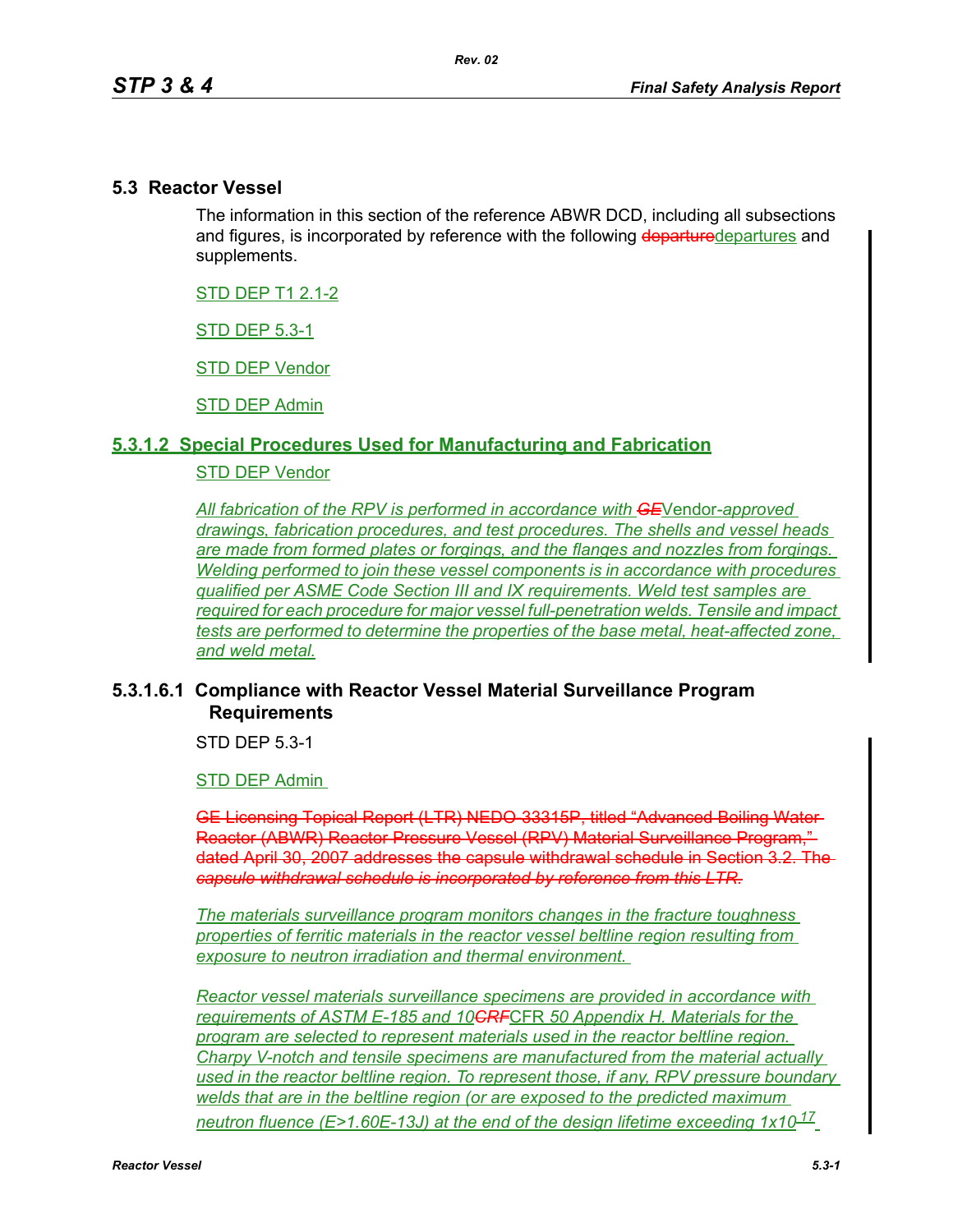*neutron/cm2 at the inside surface of the reactor vessel), Charpy V-notch specimens of weld metal and HAZ material, and tensile specimens of weld metal are manufactured from the sample welds. The same hat*heat *of weld wire and lot of flux (if applicable) and the same welding practice as used for the beltline weld are utilized to make the*  sample welds. The specimen capsules are provided, each containing a minimum of 12 Charpy V-notch and tensile specimens of the beltline material along with *andtemperature monitors. Additionally, if required, the specimens identified to represent the welds requiring surveillance are also loaded in the same numbers. The surveillance specimen holders having brackets welded to the vessel cladding in the core beltline region are provided to hold the specimen capsules and a neutron dosimeter. Since reactor vessel specifications require that all low-alloy steel pressure vessel boundary materials be produced to fine-grain practice, the bracket welding does not pose a concern of underclad cracking. A set of out-of-reactor baseline Charpy V-notch specimens, tensile specimens, and archive material are provided with the surveillance test specimens. The neutron dosimeter and temperature monitors will be located as required by ASTM E-185.*

*Four surveillance capsules are provided. The predicted end of the adjusted reference nil ductility temperature of the reactor vessel steel is less than 38°C.* 

*The following proposed withdrawal schedule is extrapolated from ASTM E-185.*

- *First Capsule: After 6 effective full-power years.*
- *Second Capsule: After 20 effective full-power years.*
- *Third Capsule: With an exposure not to exceed the peak EOL fluence.*
- *Fourth Capsule: Schedule determined based on results of first two capsules per ASTM E-185, Paragraph 7.6.2 (see Section 5.3.4.2 for additional capsule requirements). Fracture toughness testing of irradiated capsule specimens will be in accordance with requirements of ASTM E-185 as called out for by 10CFR50 Appendix H.*

## **5.3.1.6.4 Position of Surveillance Capsules and Methods of Attachment Appendix H.II B (2)**

### STD DEP 5.3-1

*The surveillance specimen holders, described in Subsections 5.3.1.6.1 and 3.9.5.1.2.10, are located at different azimuths at common elevation in the core beltline region. The locations are selected to produce lead factor of approximately 1.2 to 1.5 for the inserted specimen capsules. A positive spring-loaded locking device is provided to retain the capsules in position throughout any anticipated event during the lifetime of the vessel. The capsules can be removed from and reinserted into the surveillance specimen holders. See Subsection 5.3.4.2 for COL license information requirements pertaining to the surveillance material, lead factors, withdrawal schedule and neutron fluence levels.*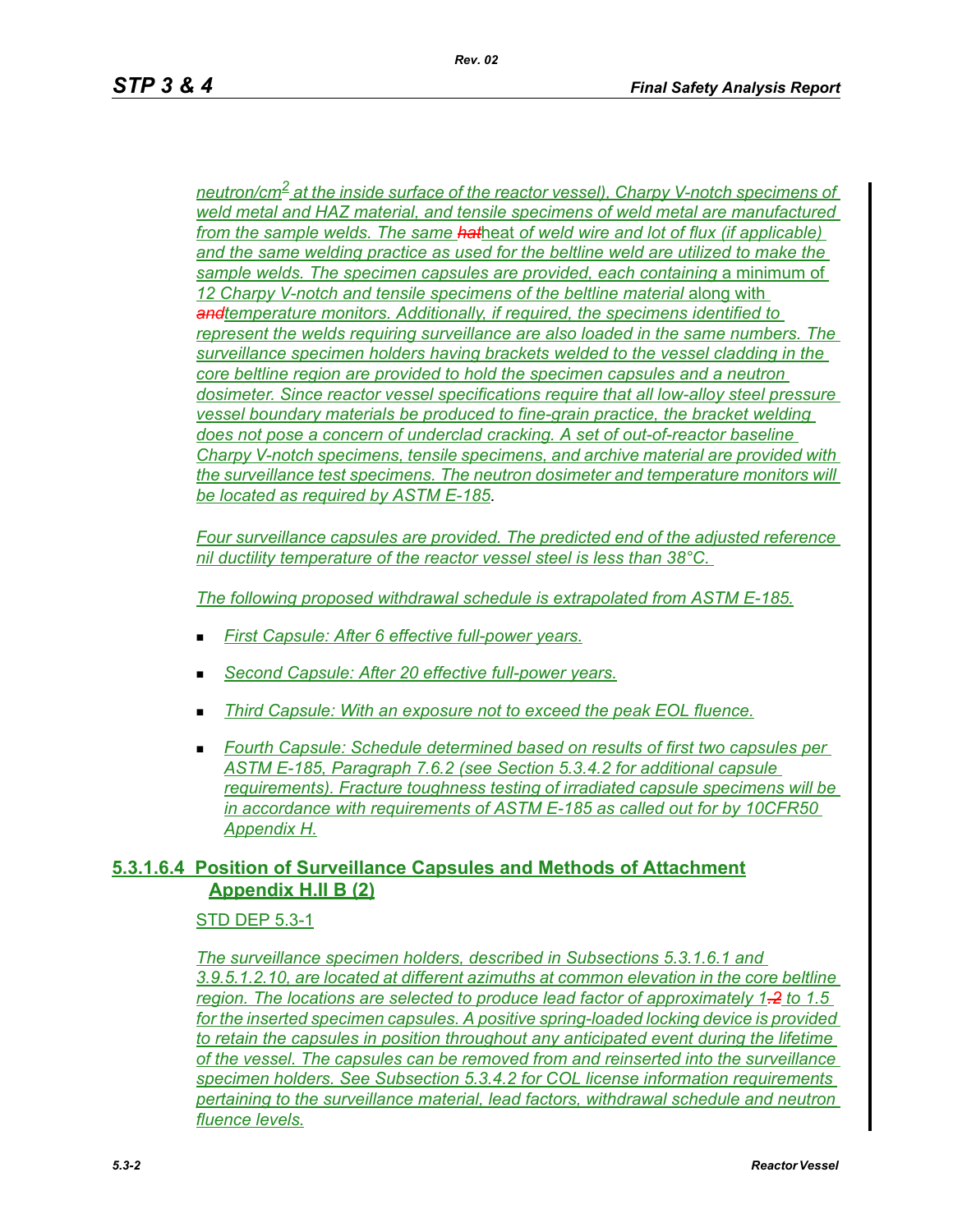*In areas where brackets (such as the surveillance specimen holder brackets) are located, additional nondestructive examinations are performed on the vessel base metal and stainless steel weld-deposited cladding or weld-buildup pads during vessel manufacture. The base metal is ultrasonically examined by straight-beam techniques to a depth at least equal to the thickness of the bracket being joined. The area examined is the area of width equal to at least half the thickness of the part joined. The required stainless steel weld-deposited cladding is similarly examined. The full penetration welds are liquid-penetrant examined. Cladding thickness is required to be at least 3.2 mm. These requirements have been successfully applied to a variety of bracket designs which are attached to weld-deposited stainless steel cladding or weld buildups in many operating BWR reactor pressure vessels.*

## **5.3.1.6.5 Time and Number of Dosimetry Measurements**

STD DEP Vendor

*GE provides a* A *separate neutron dosimeter* is provided *so that fluence measurements may be made at the vessel ID during the first fuel cycle to verify the predicted fluence at an early date in plant operation. This measurement is made over this short period to avoid saturation of the dosimeters now available. Once the fluenceto-thermal power output is verified, no further dosimetry is considered necessary because of the linear relationship between fluence and power output. It will be possible, however, to install a new dosimeter, if required, during succeeding fuel cycles.*

### **5.3.3 Reactor Vessel Integrity**

STD DEP Vendor

*The reactor vessel material, equipment, and services associated with the reactor vessels and appurtenances would conform to the requirements of the subject purchase documents. Measures to ensure conformance included provisions for source evaluation and selection, objective evidence of quality furnished, inspection at the vendor source and examination of the completed reactor vessels.*

Toshiba *GE provides inspection surveillance of the reactor vessel fabricator in-process manufacturing, fabrication, and testing operations in accordance with the GE*their *quality assurance program and approved inspection procedures. The reactor vessel*  fabricator is responsible for the first level inspection of manufacturing, fabrication, and *testing activities, and* Toshiba GE *is responsible for the first level of audit and surveillance inspection.*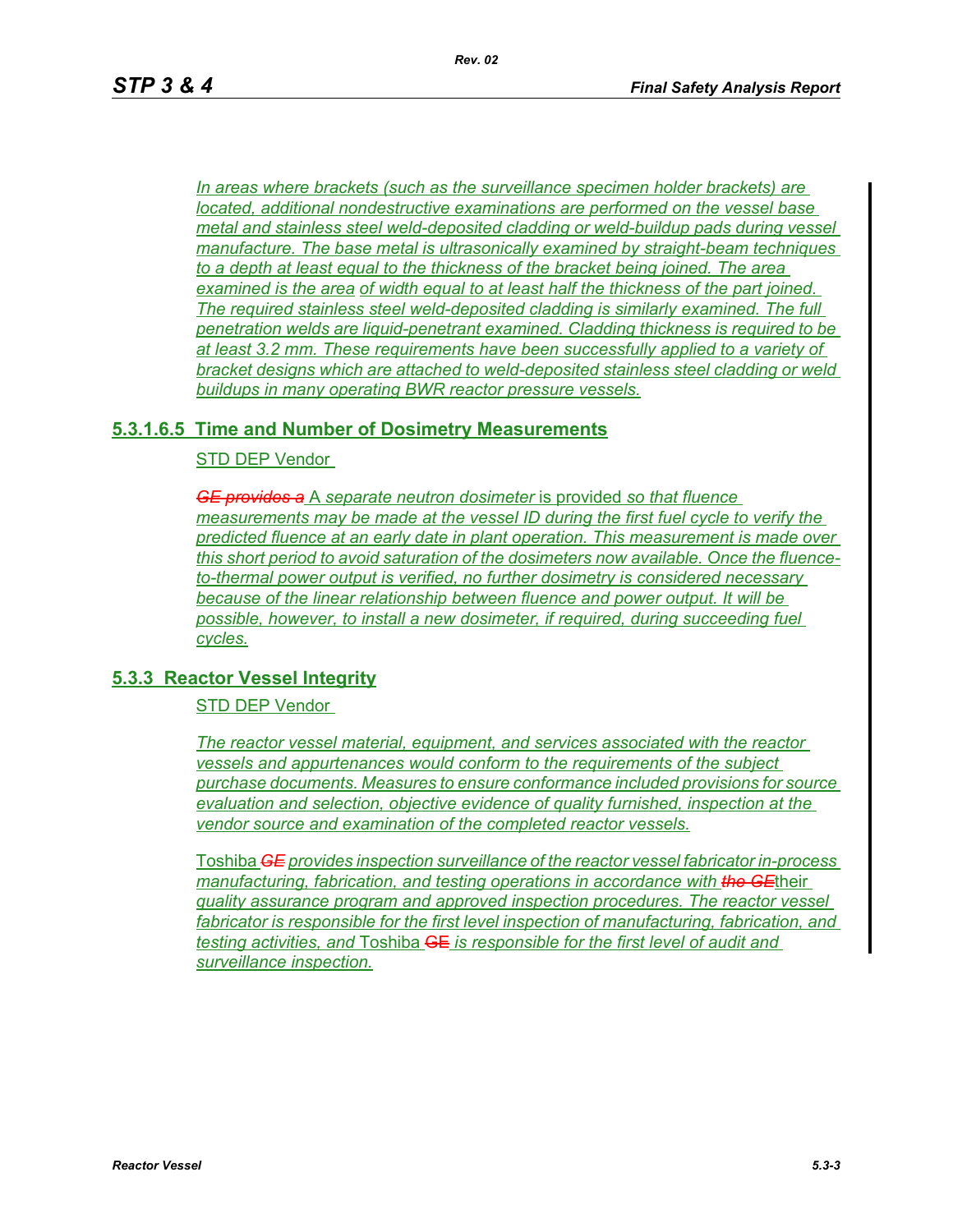# **5.3.3.1.1.1 Reactor Vessel**

STD DEP T1 2.1-2

*The cylindrical shell and top and bottom heads of the reactor vessel are fabricated of low-alloy steel, the interior of which is clad with stainless steel weld overlay except for the top head,* and *all nozzles but the steam outlet nozzles and the reactor internal pump casings. The bottom head is clad with Ni-Cr-Fe alloy. The reactor internal pump penetrations are clad with Ni-Cr-Fe alloy, or alternatively stainless steel.* The reactor internal pump motor casings are clad with stainless steel only in the stretch tube region and around the bottom of the reactor internal pump motor casings where they interface with the motor cover closures.

## **5.3.3.3 Fabrication Methods**

STD DEP Vendor

STD DEP Admin

*The reactor pressure vessel is a vertical cylindrical pressure vessel of welded construction fabricated in accordance with ASME Code Section III, Class 1, requirements. All fabrication of the reactor pressure vessel was*is *performed in accordance with GE*Vendor*-approved drawings, fabrication procedures, and test procedures. The shell and vessel head were*are *made from formed low-alloy steel plates or forgings and the flanges and nozzles from low-alloy steel forgings. Welding performed to join these vessel components was*is *in accordance with procedures qualified to ASME Section III and IX requirements. Weld test samples were*are *required for each procedure for major-vessel full-penetration welds.*

# **5.3.4 COL License Information**

### **5.3.4.1 Fracture Toughness Data**

The following site-specific supplement addresses COL License Information Item 5.4.

Fracture toughness data based on the limiting reactor vessel actual materials will be provided in an amendment to the FSAR in accordance with 10 CFR 50.71(e) prior to receipt of fuel on site. The data will be based on test results from the actual materials used in the RPV. (COM 5.3-1)

The evaluation methods will be in accordance with Appendix G of the ASME Boiler and Pressure Vessel Code, Section III, Division 1, 1989 Edition, excluding addenda, 10 CFR 50 Appendices G and H, and Regulatory Guide 1.99 Rev. 2.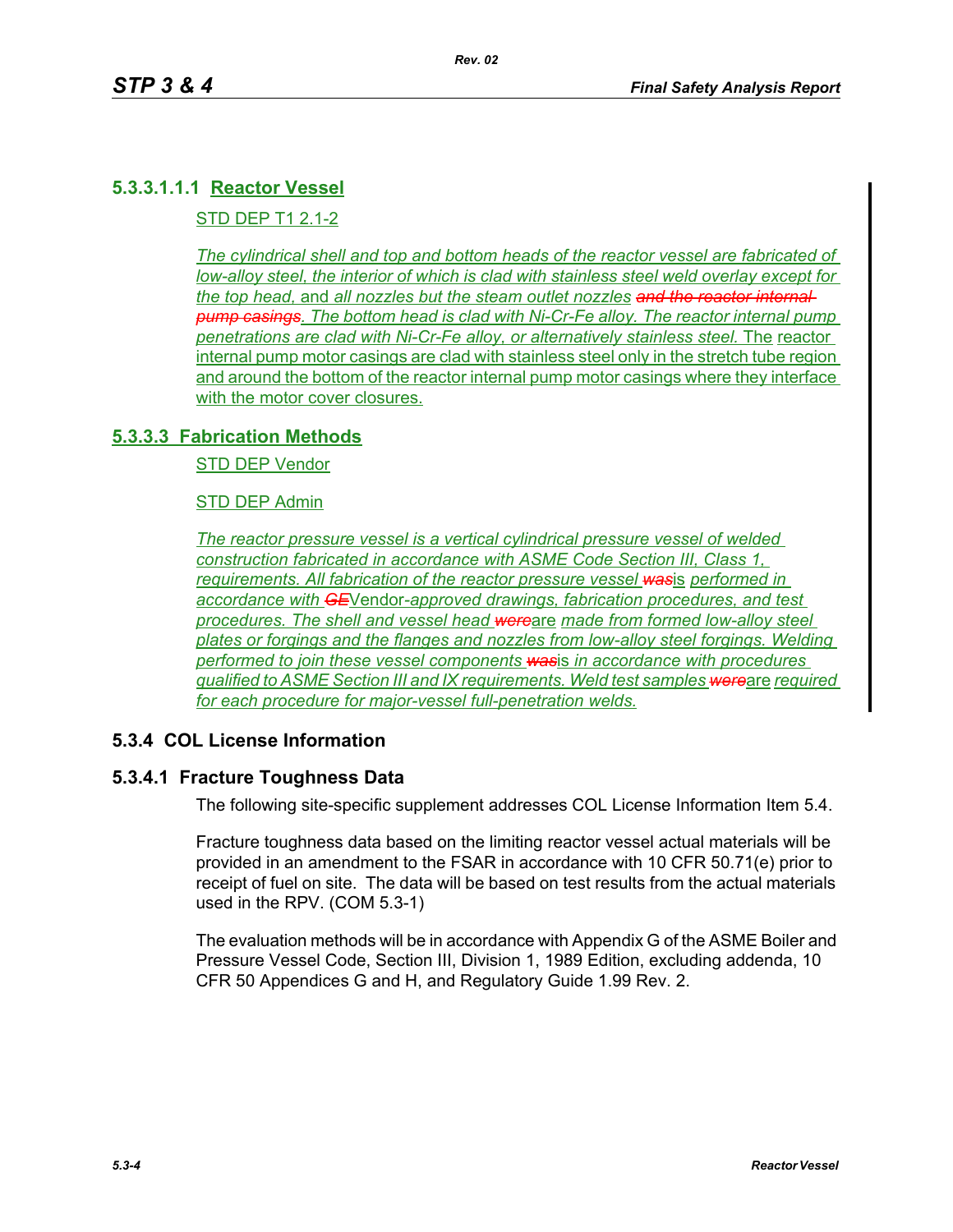# **5.3.4.2 Materials and Surveillance Capsule**

The following site-specific supplement addresses COL License Information Item 5.5.

The site-specific information of the materials and surveillance program for STP 3 & 4 is as follows:

(1) Specific materials in each surveillance capsule

The surveillance specimens are fabricated from extra portions of vessel forging material from the core regions. The vessel material is low alloy steel, ASME SA-508 Class 3. Surveillance specimens are fabricated by sectioning a weldment made from the extra forging material. Surveillance specimens are taken from the base metal, weld metal and the heat affected zone of the weldment.

(2) Capsule lead factor

The lead factor of each capsule is approximately 1.1.

(3) Withdrawal schedule for each surveillance capsule

The capsule withdrawal schedule is in accordance with ABWR DCD Tier 2 Section 5.3.1.6.1.

(4) Neutron fluence to be received by each capsule at the time of its withdrawal

The neutron fluence to be received by each capsule is as follows:

- (a) First capsule:  $5.2 \times 10^{16}$  n/cm<sup>2</sup>
- (b) Second capsule:  $1.7 \times 10^{17}$  n/cm<sup>2</sup>
- (c) Third capsule: not to exceed  $5.0 \times 10^{17}$  n/cm<sup>2</sup>
- (d) Fourth Capsule: will be based on the results of the first two capsules
- (5) Vessel end-of life peak neutron fluence

The vessel end-of-life neutron fluence is approximately  $5.0 \times 10^{17}$  n/cm<sup>2</sup>.

The materials and surveillance capsule program for STP 3 & 4 are in accordance with Reference 5.3-3.Section 4.0 of the (LTR), titled "Advanced Boiling Water Reactor (ABWR) Reactor Pressure Vessel (RPV) Material Surveillance Program," NEDE-33315P, dated April 2007.

The Final Safety Analysis Report will be updated prior to receipt of fuel on site to identify the specific materials in each surveillance capsule and provide a plant-specific replacement for the Pressure-Temperature limits provided in Figure 5-1 of the LTR. The data will be based on test results from the actual materials used in the RPV. (COM 5.3-2)